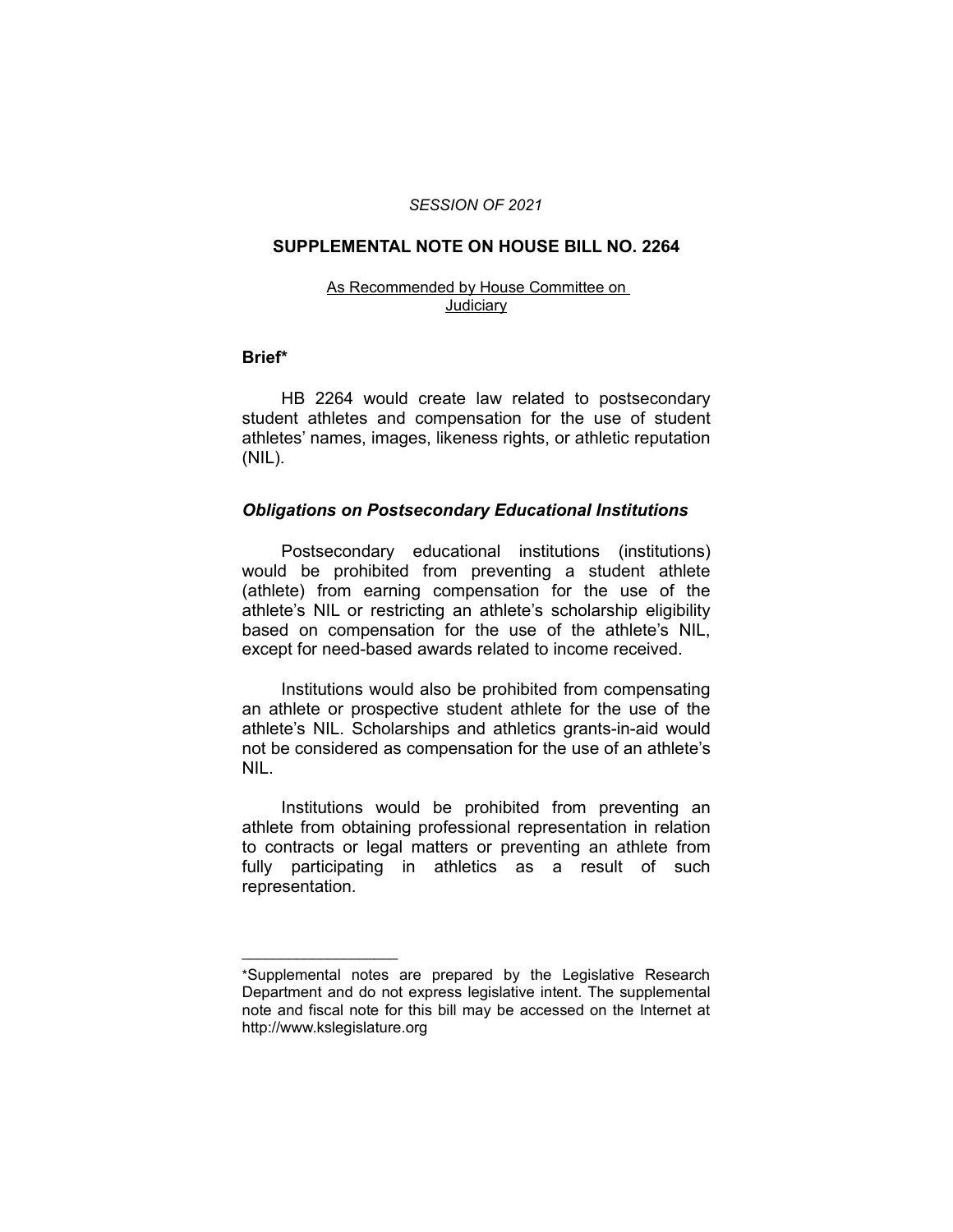Institutions would also be prohibited from entering into contracts that prevent athletes from being compensated for the use of the the athlete's NIL when the athlete is not engaged in official team activities.

# *Obligations on Athletic Associations*

Athletic associations, including, but not limited to, the National Collegiate Athletic Association, would be prohibited from restricting participation or imposing any penalty on an athlete or institution as a result of an athlete earning compensation from the use of the athlete's NIL.

Athletic associations would also be prohibited from preventing an athlete from obtaining professional representation in relation to contracts or legal matters or preventing an athlete from fully participating in athletics as a result of such representation.

Athletic associations would also be prohibited from compensating an athlete or prospective student athlete for the use of the athlete's NIL.

### *Obligations on Student Athletes*

Athletes would be deemed to have granted royalty-free rights without compensation to the athlete's institution for the use of the athlete's NIL for the institution's promotional interests, to the extent determined by the institution. Any contractual provision otherwise would be declared null and void.

Athletes would also be required to disclose to their institutions any contracts providing compensation for use of the athlete's NIL within five business days of the date of the signature of the contract by the athlete. An athlete would not be permitted to enter into contracts providing compensation for the use of the athlete's NIL if such contract conflicts with a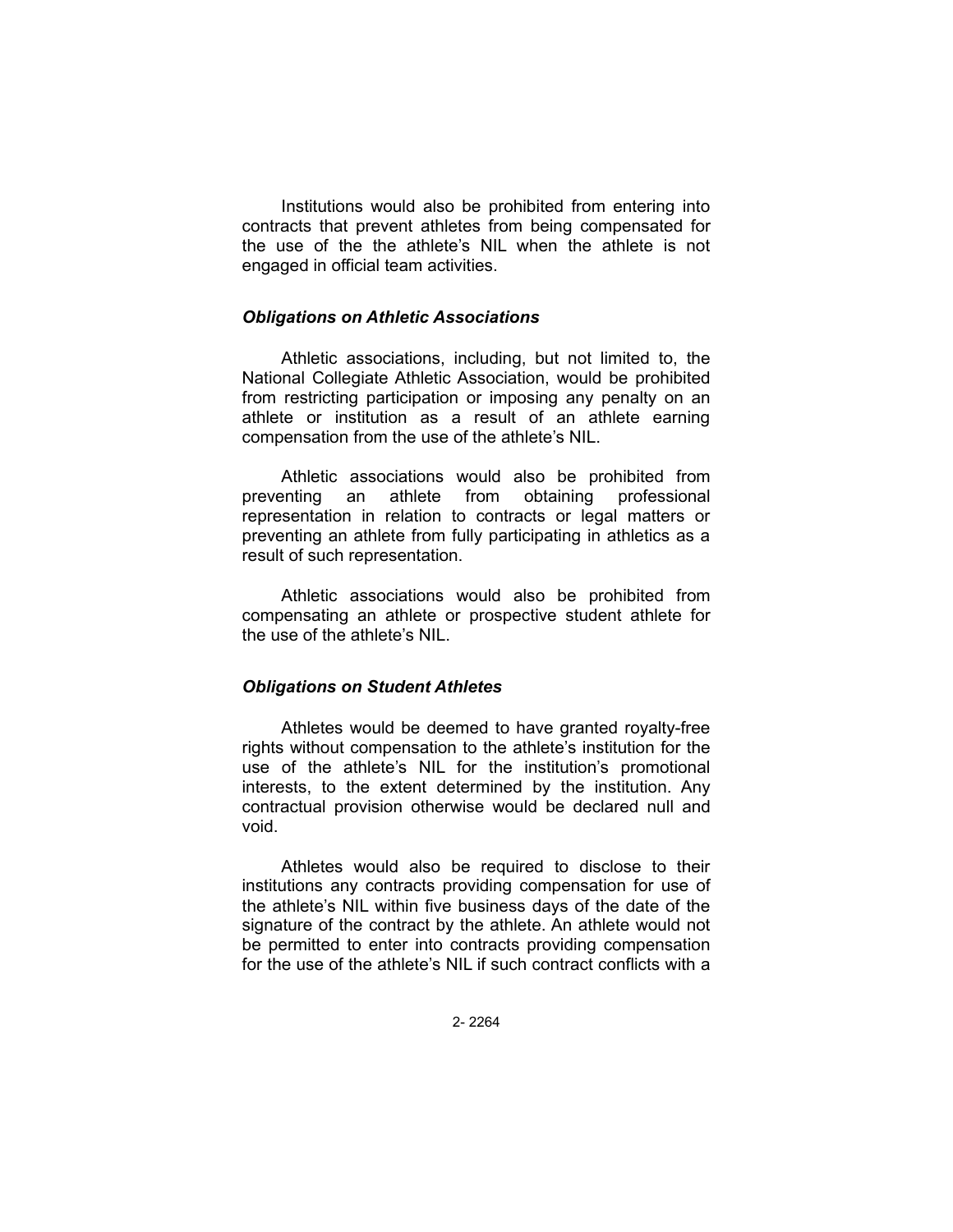contract entered into by the athlete's institution, including, but not limited to, contracts related to athletic apparel or advertisements during official team activities, and the institution asserting such a conflict would be required to make certain disclosures to the athlete and athlete's professional representative.

# *Obligations on Professional Representatives*

The bill would require athlete agents and attorneys providing representation to athletes to be licensed by Kansas or hold certificates of registration as provided by applicable Kansas law. Such representatives would be required to comply with the Kansas Uniform Athlete Agents Act and the federal Sports Agent Responsibility and Trust Act.

# *Other Provisions*

The bill would define, for purposes of the bill, terms including "athlete agent," "postsecondary educational institution," and "student athlete."

The bill would state it would not authorize prospective student athletes to negotiate, discuss, or receive compensation for use of NIL prior to the the earlier of the first day of class or a semester, session, or term in which the student is registered full-time at an institution or the first practice or competition in intercollegiate athletics.

The bill would not apply to contracts entered into by athletes prior to the effective date of the provisions of the bill. Additionally, legal settlements arising under the bill would not be permitted to allow noncompliance with provisions of the bill.

The bill would allow accredited not-for-profit institutions with a physical presence in Kansas who are exempted from the Kansas Private and Out-of-State Postsecondary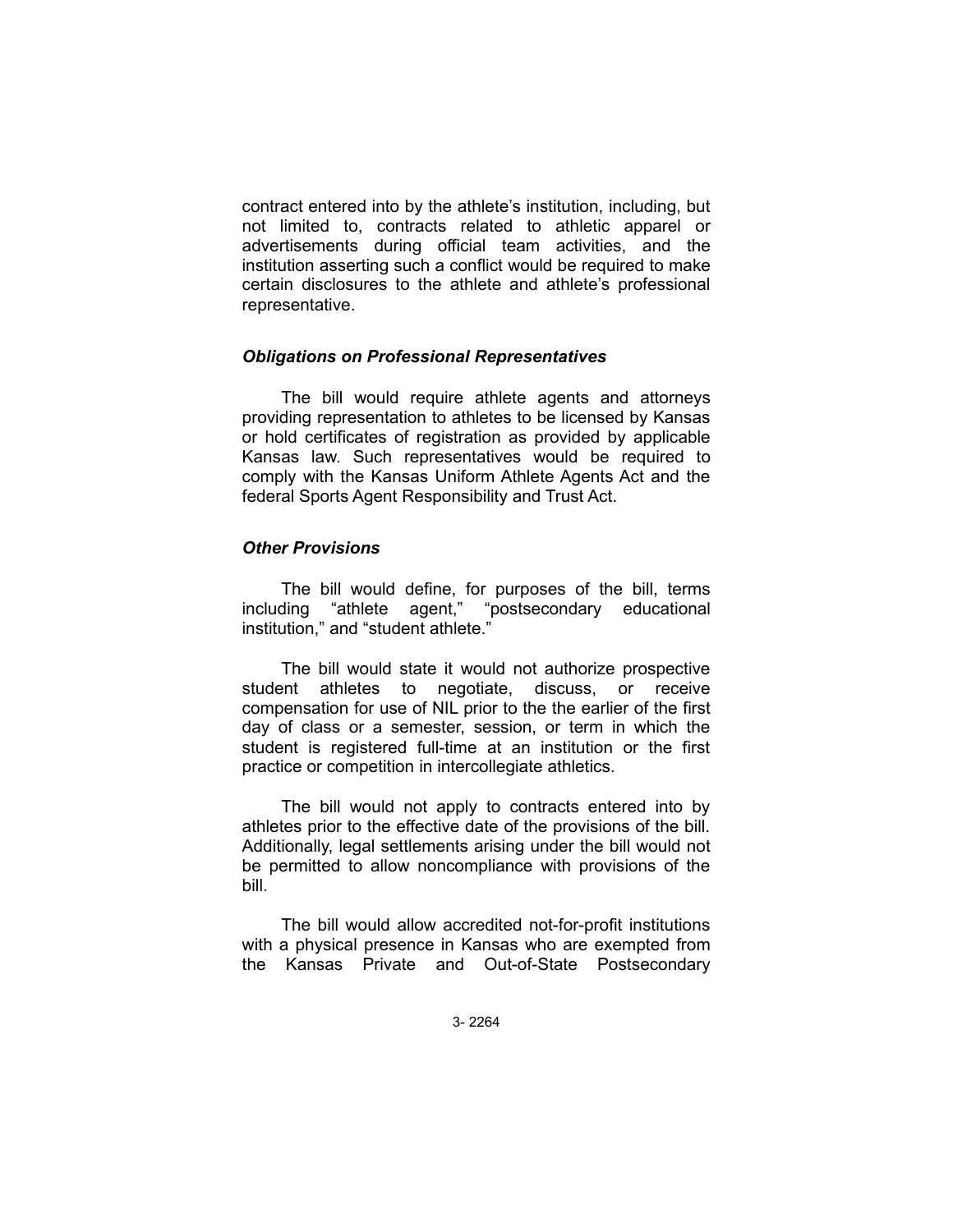Educational Institution Act to opt out of the provisions of the bill.

The bill would be in effect from and after January 1, 2022.

### **Background**

The bill was introduced by the House Committee on Judiciary at the request of Representative Patton on behalf of Kansas State University and the University of Kansas.

# *House Committee on Judiciary*

In the House Committee hearing on February 18, 2021, the president of Emporia State University and the athletic directors of Kansas State University and the University of Kansas testified as **proponents** of the bill, stating other states are enacting similar legislation and the bill would keep Kansas institutions on a level playing field until federal legislation is adopted.

A representative of the Kansas Independent College Association provided written-only **proponent** testimony. No neutral or opponent testimony was provided.

# **Fiscal Information**

According to the fiscal note prepared by the Division of the Budget, the Kansas Board of Regents (Board) indicates enactment of the bill could have a fiscal effect on student athletes at universities and colleges in Kansas, but would have no fiscal effect on the Board or any postsecondary educational institution.

The Office of the Attorney General (OAG) indicates enactment of the bill would result in more athlete agents operating in Kansas, which would increase costs associated